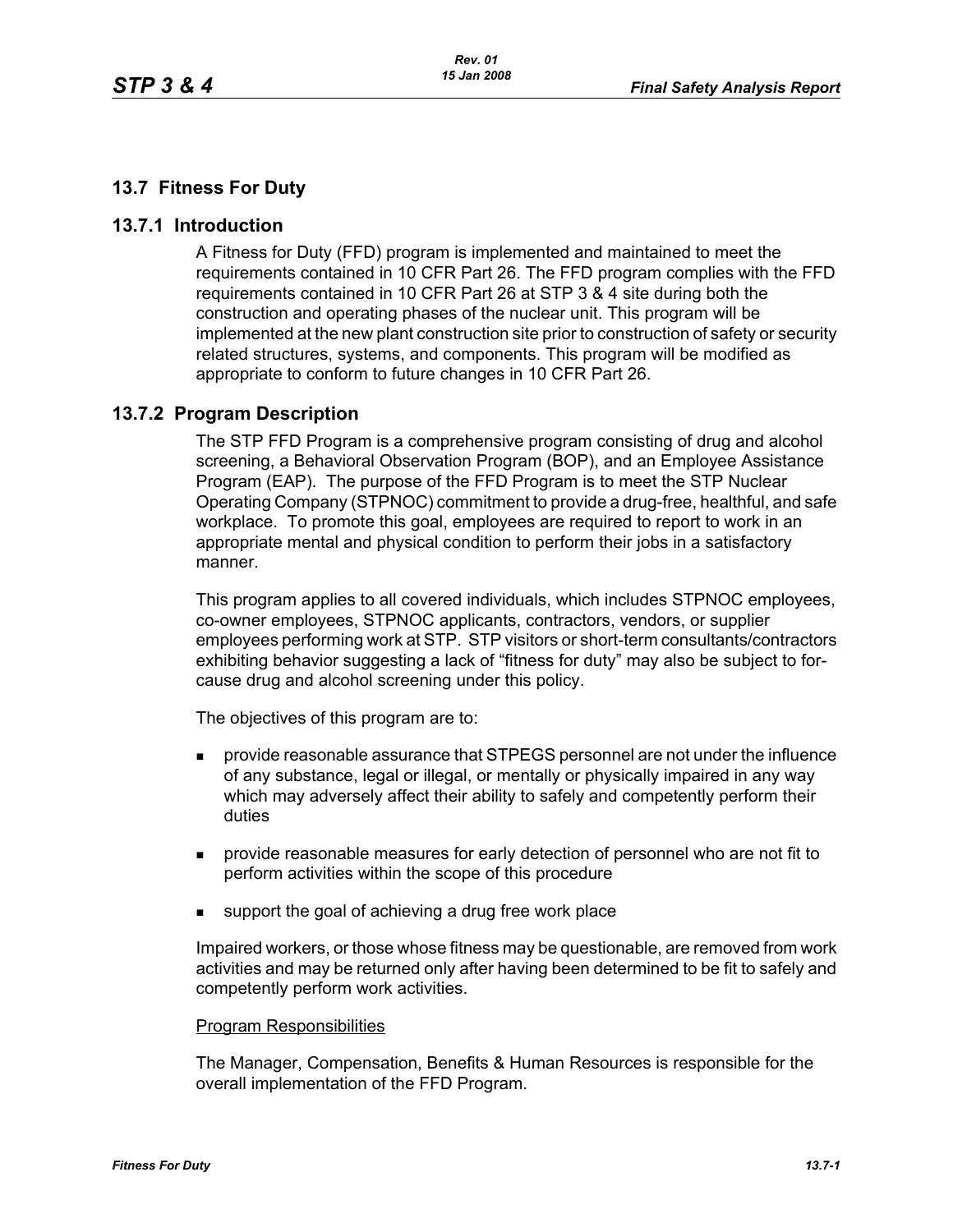The FFD Program is a requirement of the Plant Access Authorization Program. The Access Program Director (APD) is the Manager, Plant Protection.

The Manager, Quality is responsible for:

- Assessing contractors' FFD Program protocol and procedures, and determining if their drug and alcohol testing, EAP or Referral Program, and BOP are technically equivalent to STP programs
- **Auditing the STP FFD, EAP, and BOP**
- Auditing the certified contract laboratory

STPNOC Management and Supervisory personnel are responsible for:

- **Depending 1** Observing employees on the job in order to detect and recognize behavioral changes, which may indicate that an individual is not fit for duty or reliable for unescorted access. If the observation reveals a downward trend, consult with the APD as appropriate about problems and issues of employee reliability.
- Notifying the APD when an employee reports an arrest or reports of a problem with drugs or alcohol
- Having individuals for-cause tested if necessary

The Manager, Nuclear Training Department is responsible for:

- **Incorporating an overview of the FFD and BOP training in the General Employee** Training Program
- **Ensuring covered individuals are aware of the FFD policy and obtaining their** acknowledgment during the training class

Covered Individuals are responsible for:

- Being mentally and physically fit for duty
- **Diangler Conserving co-workers on the job to detect and recognize behavioral changes**
- Reporting arrests
- Informing a caller alcohol has been consumed within the five hour period preceding the call for unscheduled or emergency call-out

Finally, the Medical Review Officer is responsible for:

- Interpreting and evaluating positive test results
- Interviewing those individuals who have tested positive by Gas Chromatography/Mass Spectrometry (GC/MS) analysis for illegal drugs or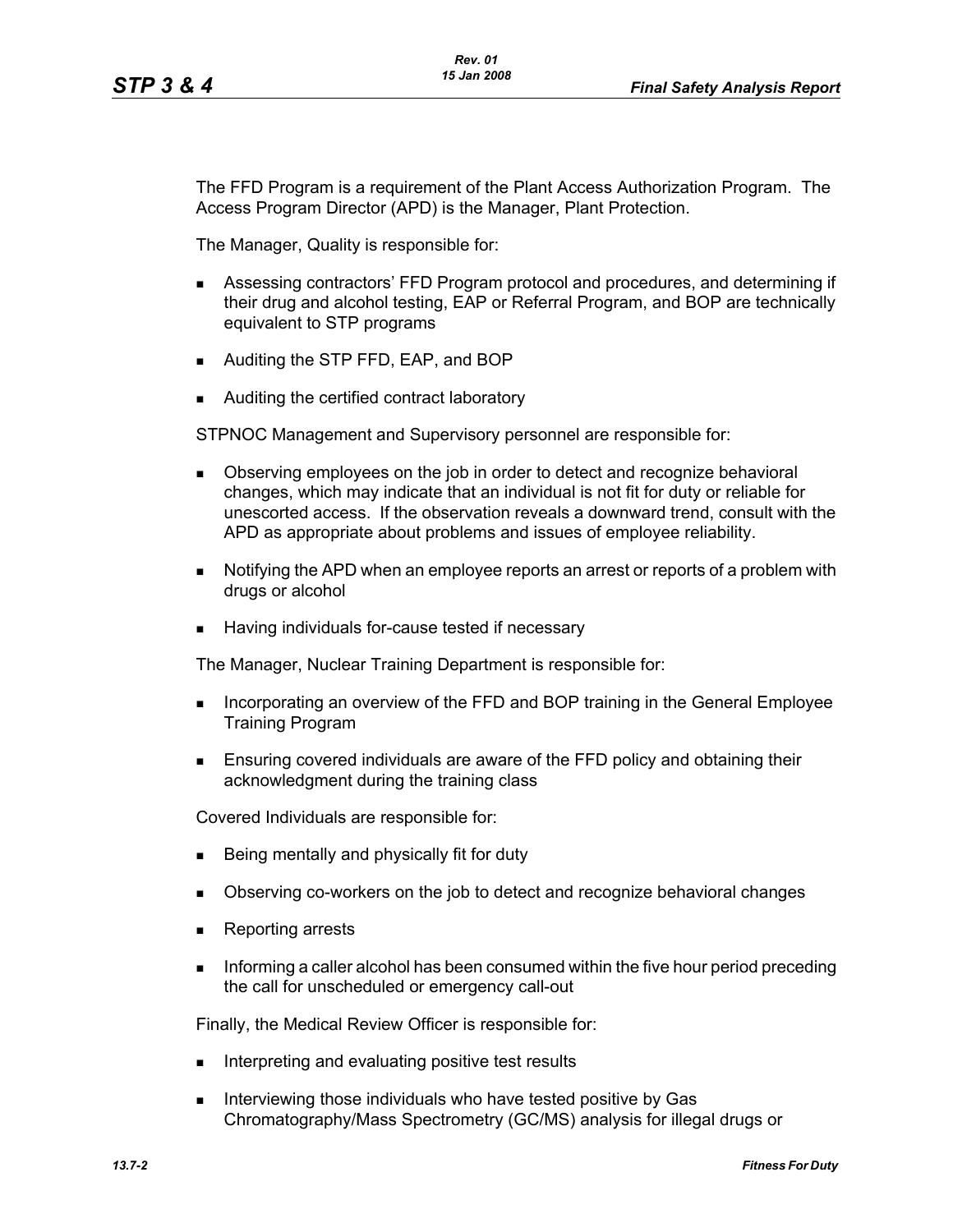controlled drugs for which there is no notification of use on the Consent and Authorization Form

 Determining if an individual using prescription or over-the-counter medication is incurring impairment and making a recommendation for reassignment or removal from work activities until impairment has ceased

### Employee Training

Covered individuals receive initial training on the FFD Program upon employment and, if applicable, prior to being granted unescorted access. Individuals with unescorted access and individuals that are on the Emergency Response Organization complete FFD Program refresher training on a nominal annual frequency. Failure to complete FFD Program refresher training by the training expiration date results in a covered individual's unescorted access badge being placed on hold until training has been accomplished.

Covered individuals are provided appropriate training in techniques for recognizing drugs and indications of the use, sale or possession of drugs, techniques for recognizing aberrant behavior, and the procedure for reporting problems to security personnel.

### Possession, Use, and Abuse of Illegal and Legal Drugs and Alcohol

Possession, use, distribution, sale, influencing others toward use, or being under the influence of illegal drugs at any time is cause for denial of site access for a minimum of three years to STP for all covered individuals and cause for termination of employment for STPNOC Employees.

Use, possession, sale, distribution, or being under the influence of alcohol during working hours or on STP property at any time (except possession only of sealed containers in vehicles in parking areas) is cause for denial of access for a minimum of three years to STP for covered individuals and cause for termination of employment for STPNOC Employees.

Any individual determined to have been involved in the sale, use, or possession of illegal drugs while within the Protected Area of STP will not be granted unescorted access for a minimum of five years.

Consumption of alcohol within a five-hour period preceding any scheduled work or during the period of any work is prohibited. Violation of this period of abstinence results in denial of access to STP for covered individuals and termination of employment for STPNOC Employees. Pre-access/pre-employment individuals that have been placed in a 10 CFR 26 follow-up testing program because of a positive alcohol or drug test and have not completed the 3-year follow-up testing program will not be considered for authorization of unescorted access until completion of the program or with APD approval.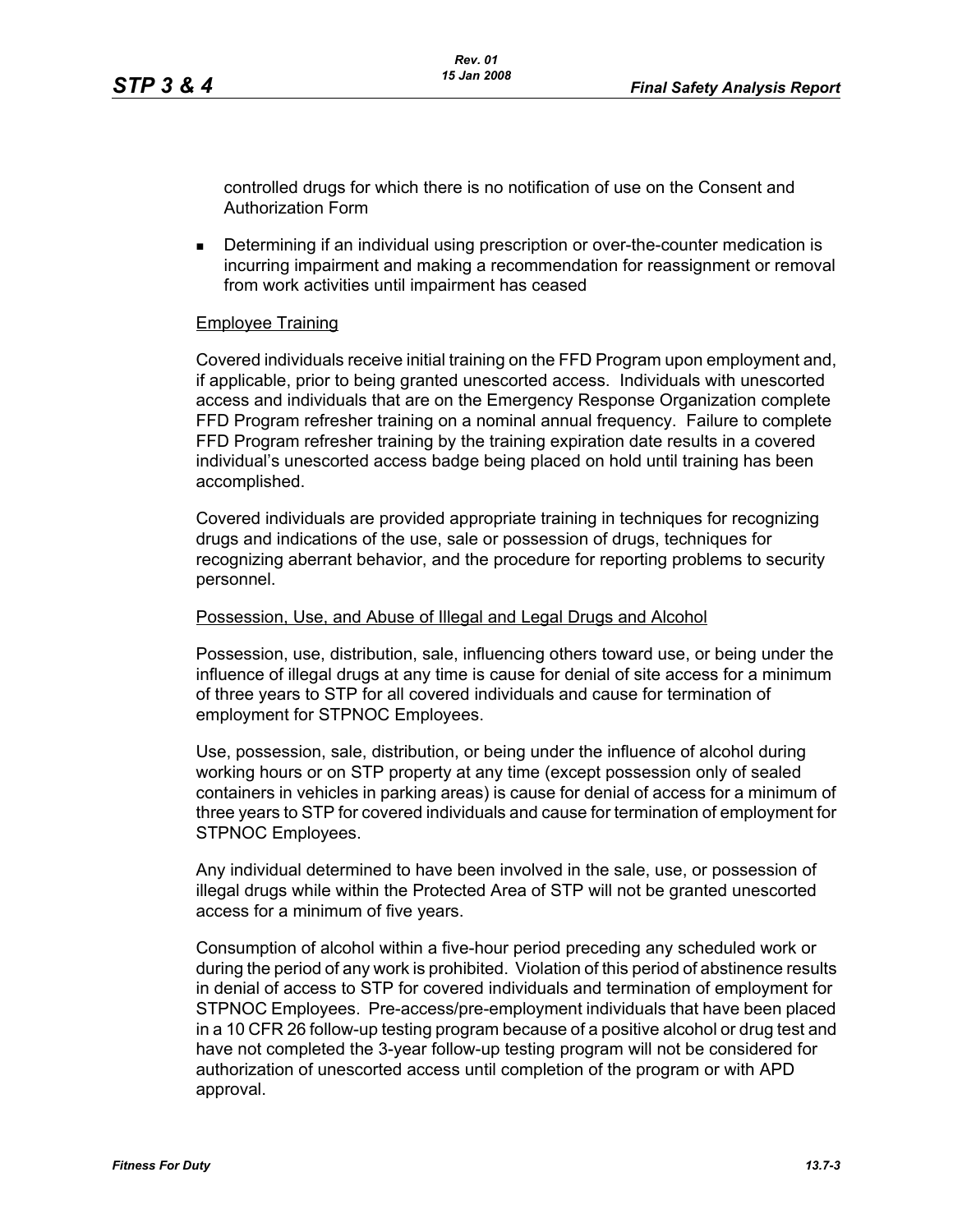## Observed Behavior/Post-Accident Testing ("for cause" testing)

Testing is performed as soon as possible following:

- Any observed behavior indicating possible substance abuse
- Accidents involving a failure in individual performance (human error) that results in a significant personal injury or an illness that is recordable at the time of the event, or reasonably could ultimately be recordable under the Department of Labor Occupational Safety and Health Administration Standard in 29 CFR 1907.4. Post-accident testing is required under these circumstances regardless of the worker's observed behavior or any suspicion of substance abuse. The individual creating the human performance error will be postaccident tested, not necessarily the injured individual.
- A radiation exposure or release of radioactivity in excess of regulatory limits
- Actual or potential substantial degradation of the level of safety of the plant if there is reasonable suspicion that the worker's behavior contributed to the event
- After receiving credible information that an individual is abusing drugs or alcohol.

### Random Drug and Alcohol Testing, Scheduling, and Notification

The drug and alcohol testing program is conducted on a statistically random and unannounced basis so that all individuals in the population subject to testing have an equal probability of being selected and tested. The sampling process used to select individuals for random testing ensures that the number of random tests performed annually is equal to at least 50% of the population that is subject to the FFD Program.

Random testing is administered on a nominal weekly frequency and at various times during the day. There is an annual minimum of 5 percent testing conducted during the total number of backshifts, weekends, and holidays per year.

An individual completing a test is immediately eligible for another unannounced test. When a pre-access/pre-employment drug and alcohol sample is collected for initial, updated, or reinstated authorization the individual is placed in the random testing program. The number of individuals selected for random testing is determined on a daily basis. Accommodations are made when the facility must process large numbers of new hires or other instances that require a reduction of random selections.

### Refusal to Drug and Alcohol Test

Refusal to cooperate during the collection process, to provide a specimen for testing, or having tamper paraphernalia is a violation of the FFD policy and is recorded as a failure of the FFD Program.